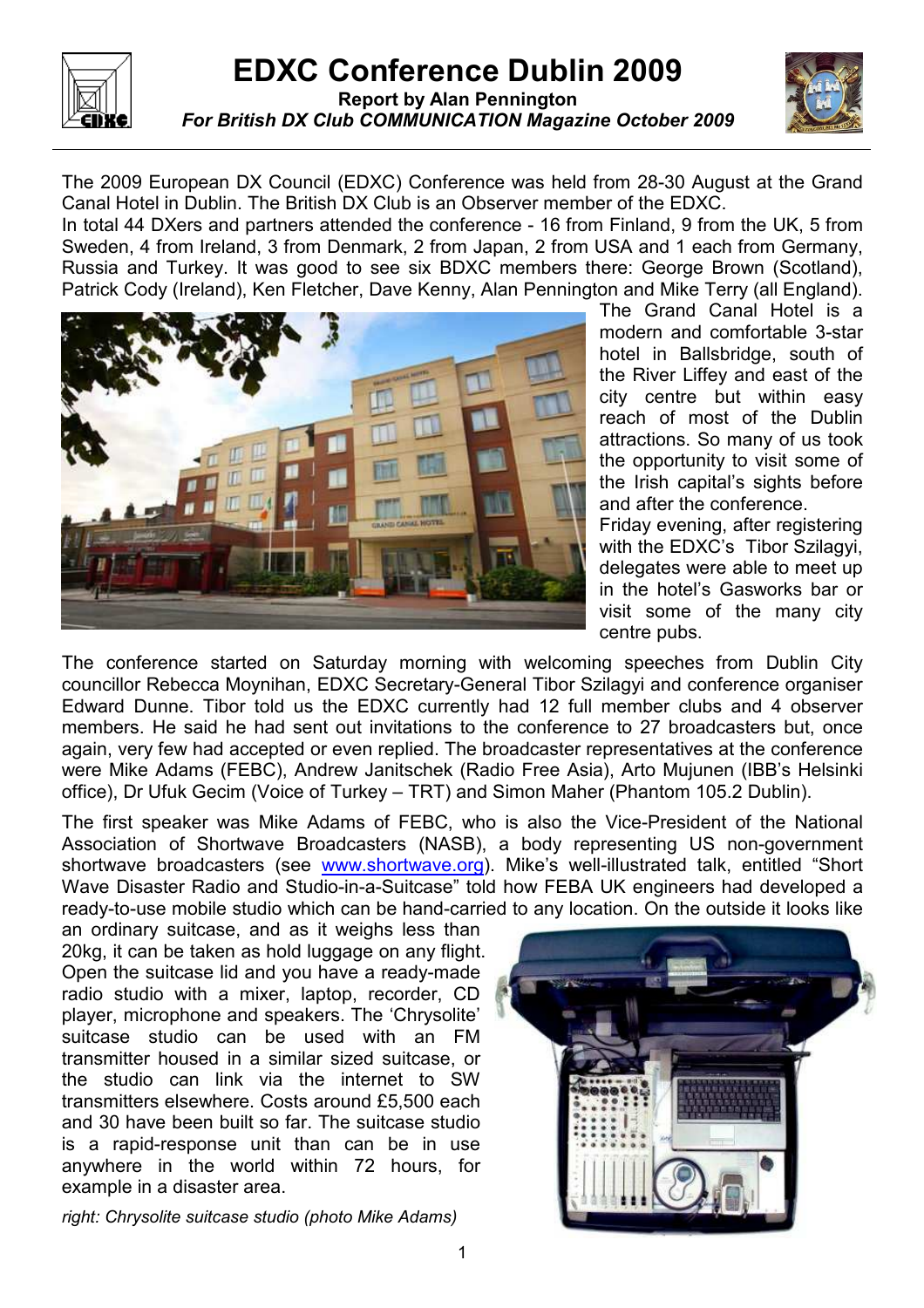Mike showed us photos of the studio in use last year following the floods in Bihar, northern India where two daily half hour programmes were prepared using the studio and sent via the internet to shortwave transmitters. There is more information on the Feba website http://www.feba.org.uk/suitcase and a demo on Youtube at: http://www.youtube.com/watch?v=2EzBa5If2us . Mike had with him the Zoom H2 handy portable digital recorder (right) which is included in the suitcase studio and used for interviews in the field. Weighing 110g (without its 2x AA batteries) it can record in the WAV or Mp3 format, has 4 built-in mics and USB interface – quite a tempting piece of kit!

Following on from Mike's talk, Simon Maher arrived from Dublin indie rock station Phantom 105.2. Simon presents a daily weekday show, as well as being General Manger at Phantom which used to be a pirate before



launching as a licensed station in 2006. Some of you may remember the 'Anorak Hour' programme Phantom broadcast in its pirate days, and briefly after it became licensed. Simon told us not just about Phantom though, but the current radio scene in Dublin and Ireland. The main transmitter providers are RTÉ NL especially for the national stations (see www.rtenl.ie) and Rock Solid Communications who Phantom use. Most Dublin stations transmit from the 450 metre high Three Rock Mountain site in use from 1978 (and visible in the panoramic views from the Gravity Bar at the top of the Guinness Storehouse). Prior to this, they used Kippure TV site in the Wicklow Mountains. As in the UK, commercial stations are riding out the 'credit-crunch' and in this climate there is little enthusiasm for Digital DAB radio. RTÉ stations are currently broadcast on DAB to Dublin and the North East, but a second multiplex carrying commercial stations, stopped its trial in November 2008. Commercial stations are now awaiting a licensing proposal for DAB from the Broadcasting Commission of Ireland (BCI) and

regulator Comreg. No licensed stations currently use mediumwave in Ireland, though Christian station Spirit Radio plan to use it from Tullamore in addition to FM after they launch. Simon said there were 4 or 5 FM pirates in the Dublin area still (though we only heard one which didn't ID in the hotel). And on mediumwave, Energy 1395 broadcasts at weekends, and puts out a good signal even though apparently it's from somebody's back garden shed! One way the authorities have countered pirate radio is to fine landowners (€1000-  $\epsilon$ 2000) who allow their property to be used by pirate stations. A lively talk from Simon, well-received by the audience.



Jonathan Murphy, who is at the University College Cork, then gave a well-researched talk on the role of the media in the Baltic States during their struggle for independence from the USSR in 1991. As some of us had visited Estonia, Latvia and Lithuania (after the 2008 conference last year) and had seen some of the sites Jonathan mentioned (e.g. the TV tower in Vilnius) we appreciated this chronology. It would have been useful to have heard his talk ahead of our visit to these countries last year!

Andrew Janitschek of Radio Free Asia has been a frequent attendee at EDXC Conferences in recent years. The station is just celebrating its  $13<sup>th</sup>$  anniversary – their first broadcast was in Mandarin on 29 September 1996. To mark this occasion a new QSL card (their  $30<sup>th</sup>$ ) has been

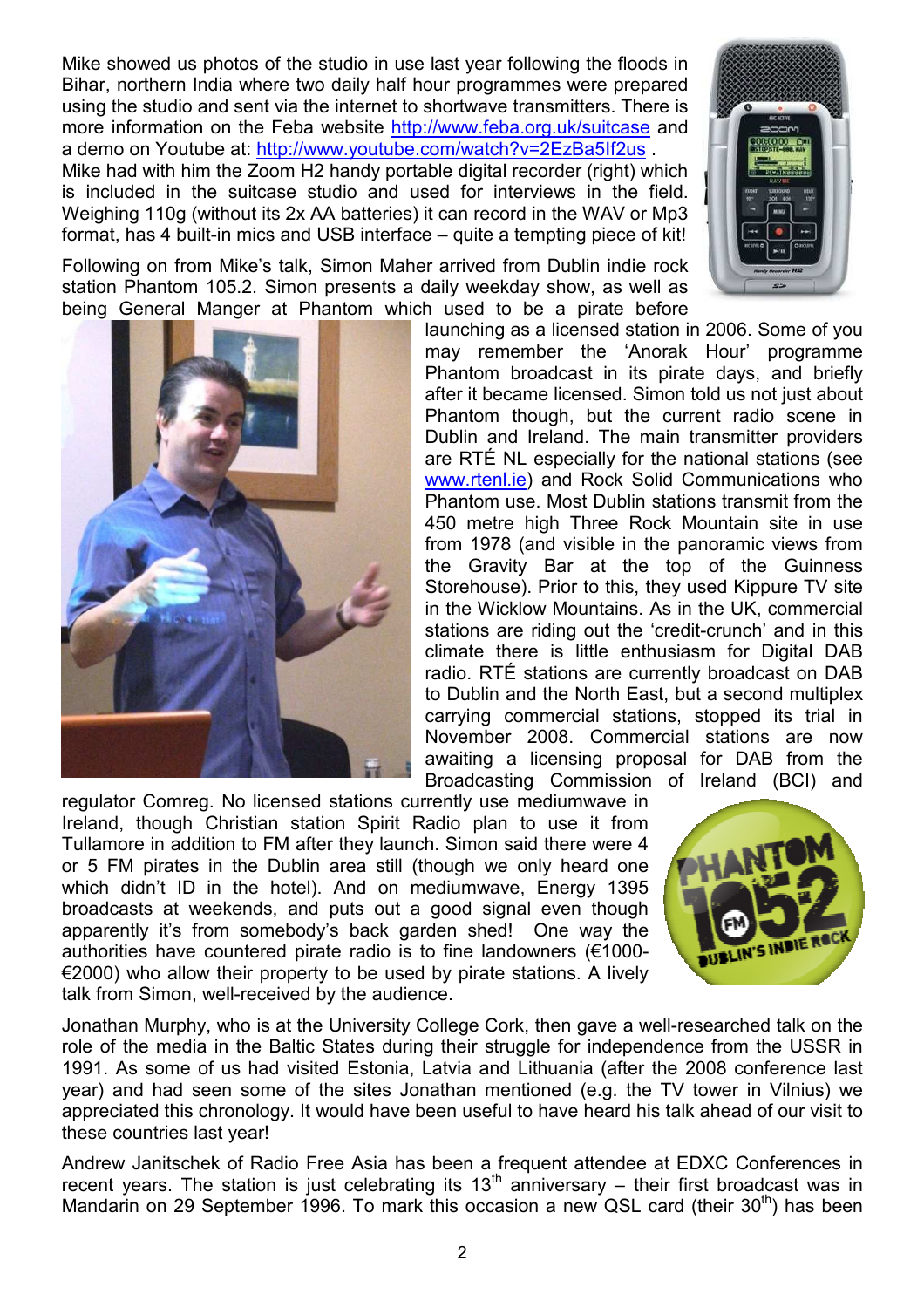issued featuring a child's drawing of flowers in an RFA vase which had its debut at the Dublin conference. This card is available for all confirmed reports between 1 September and 31 December 2009. Andrew also highlighted the fact that RFA QSL cards now can verify six specific transmitter sites they use (rather than just two they did at first). These are Biblis, Kuwait, Saipan Lampertheim, Tinian and Sri Lanka. However other sites are still verified as just 'Asia' or even more vaguely, 'Other'. They seem rather keen to verify listener reports promptly and issue new QSL designs every couple of months now. They have an automated online report at http://techweb.rfa.org/form/dx.html or you can email reports to gsl@rfa.org.

Finally before our lunch, Dr Ufuk Geçim, head of the German section at the Voice of Turkey spoke to delegates (in German) and said she hoped to welcome us to Ankara for the 2010 EDXC conference (tentative dates are 30 September-3 October 2010, but to be confirmed).

After lunch at the hotel we boarded a coach with guide for a sightseeing tour of the city of Dublin. At first we headed south of the city, not to a usual tourist sight, but to the headquarters and main studios of the national broadcaster, RTÉ, in Donnybrook. From the coach we only caught occasional glimpses of the buildings, but towering over us was the 120 metre high transmission mast, which apparently is decorated with lights at Christmas. As well as the modern steel, concrete and bronze glass of the RTÉ studio buildings, there is an old mansion, Montrose House, in the grounds where Marconi stayed - it belonged to his mother's family (the Jamesons of Irish Whiskey fame). RTÉ's Radio Centre had moved to Donnybrook from Henry Street in the city centre in 1973.



(right: RTE mast & studios, Donnybrook (photo by Mike Terry))



Our coach then headed back to the city centre to see some of the historic and cultural sights of Dublin before heading east to the coast and 'Ye Olde Hurdy-Gurdy Museum of Vintage Radio' at Howth (see separate 'Collectors Corner' in this issue).

(left: 1929 Dublin Exhibition poster at Wireless Museum)

Back at the hotel in the evening, the traditional EDXC Banquet was held. After we had finished eating there was a free raffle draw in which everybody seemed to win at least one prize of radio station giveaways!

Sunday morning in the conference room, Risto Vähäkainu gave us the results of his research into current DX activities around the world, especially which countries still had active DX clubs. He listed 28 countries and the clubs he thought were still active and also listed activities vital to keep a club alive – a regular printed bulletin and maybe a website, meetings and DXpeditions (the latter seems very important in Risto's home country, Finland!). He didn't mention a most important ingredient –

volunteers to keep the club running and just as important, an active body of DXers in the country! Following on from Risto's talk, Secretary-General Tibor Szilagyi chaired a panel of some of the clubs represented at the conference. Anker Petersen (DSWCI), Alan Pennington (BDXC-UK),